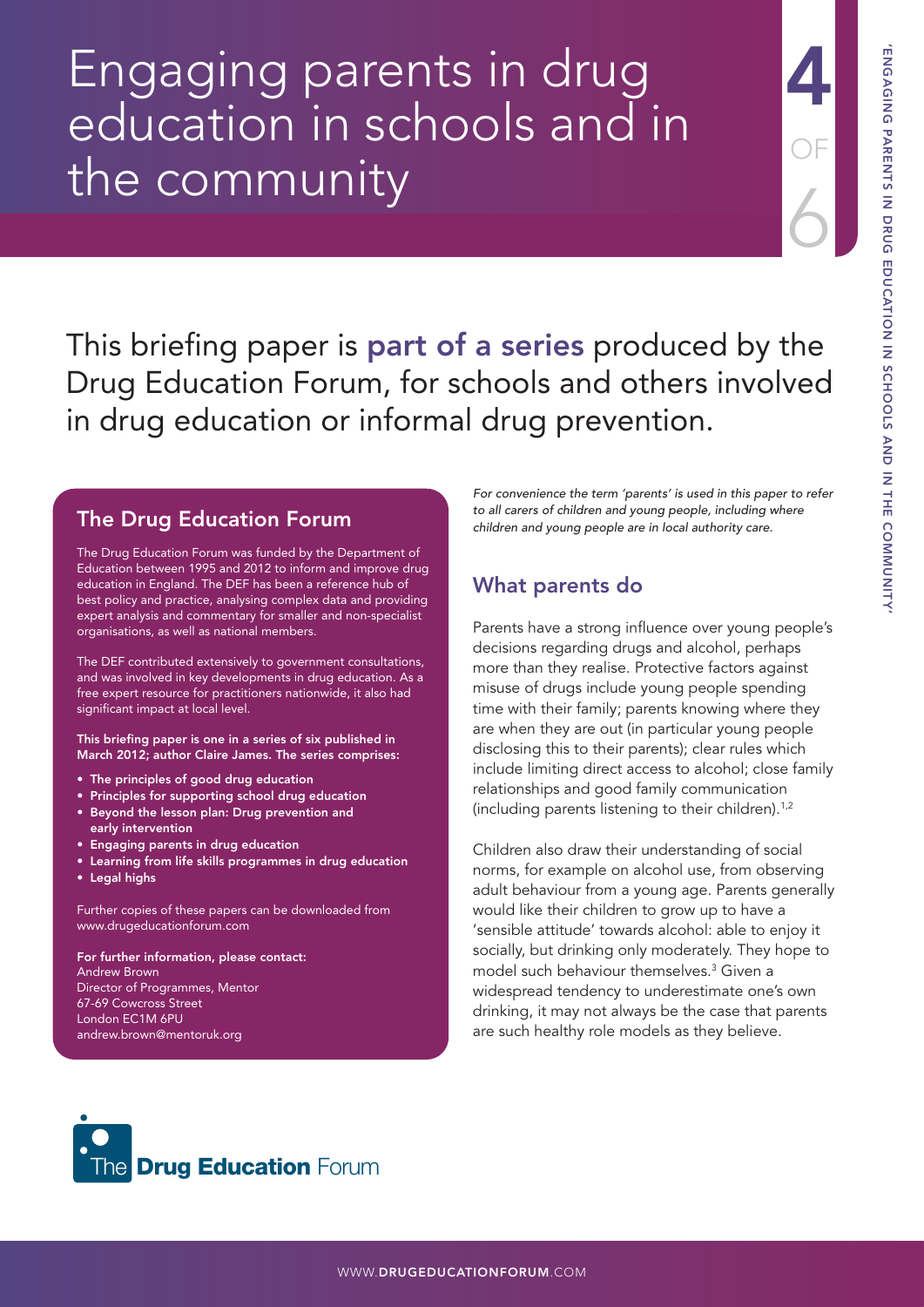Parents may find it difficult to determine where the boundaries should be set for teenagers. In a national survey, over half of 14 year olds and over two in five 13 year olds agreed with the statement "My parents don't mind me drinking if not too much."4 Parents may not realise how early many young people start drinking, or, as their children grow older feel that parental influence is replaced by that of the peer group. However, research shows that parenting can limit peer influence, and there is also an indirect effect where the friendship group that young people choose is shaped by their parents. The behaviour of older siblings is also influential.1

On the subject of illegal drugs, parents may also lack confidence in communicating with their children, because they are conscious of their knowledge gaps, and may worry that opening up discussion will encourage young people to experiment.

"I've had the drug talk from my parents, but it wasn't really a talk, more of a threat." Young person aged 15.5

However, young people do want to talk to their parents about these issues. Three in five 11-15 year olds surveyed saw their parents as a useful source of information about drugs. Three-quarters thought parents were a helpful source of information about alcohol. These figures stayed consistent or increased at the older end of the age range.<sup>6</sup>

#### Protective factors against misusing drugs<sup>7</sup>

- Strong family bonds
- Experiences of strong parental monitoring with clear family rules
- Family involvement in the lives of children
- Successful school experiences
- Strong bonds with local community activities
- A caring relationship with at least one adult

This list clearly demonstrates the central role of the family in drug prevention

## Supporting parents

There are a range of ways in which schools and other services can help parents to deal with these issues, from simple information leaflets to courses focusing on parenting skills. Each of these can have a different function, and may be appropriate at different stages. One of the best opportunities for engaging parents may be before their children start secondary school. At this stage, children have yet to start drinking and parents are still a primary point of social attachment. The idea of talking about 'drugs' may be less threatening at this stage since the possibility of children's involvement seems more remote. For school-based projects, parents are generally more closely involved with their children's primary school than they are during secondary education.

It is of course possible to work with parents independently of their children, but when one of the aims is to open up conversations, many successful projects have found that the best way of doing this is to integrate work with parents with their children's activities and learning.

#### Courses / parent support groups

Programmes that work with parents need to equip parents with three sorts of skills:

- parenting skills, giving parents the skills to develop family cohesion, clear communication channels, high-quality supervision and the ability to resolve conflicts;
- substance-related skills, providing parents with accurate information and highlighting the need to model the attitudes and behaviours they wish to impart; and
- confidence skills, to enable parents to communicate with their children about drugs.<sup>8</sup>

As is the case for young people, parents seem to get the most out of sessions where learning is interactive, with a variety of activities.<sup>9</sup> Small courses of no more than ten parents may be the most effective, encouraging more open communication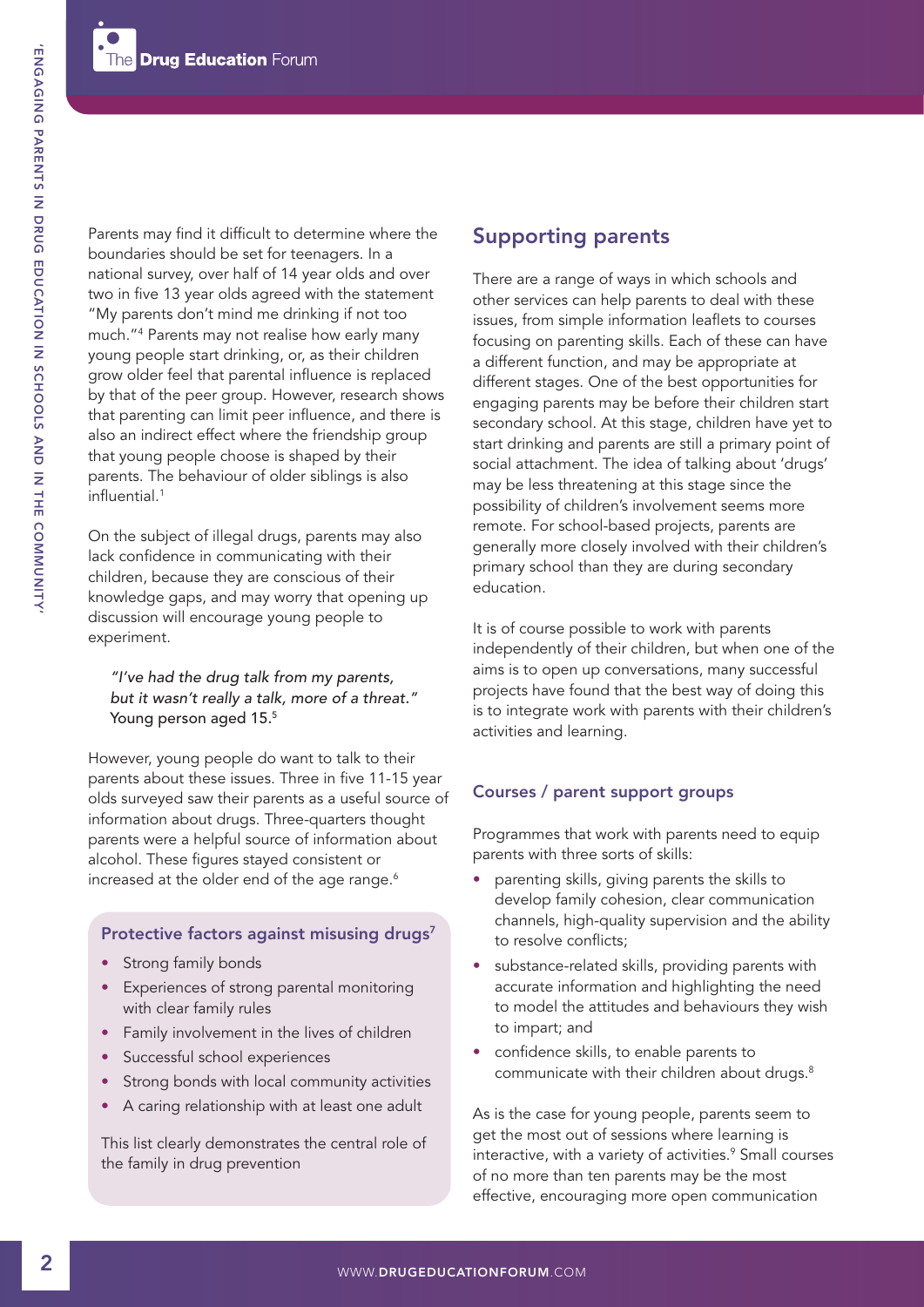### Orebro: Combining classroom work with parent discussion

Orebro, a universal alcohol prevention programme originating in Sweden, has shown positive effects from working with parents. In a trial in Holland, school alcohol education (4 lessons from a trained teacher and a further booster lesson a year later) was combined with a parenting element. There was a brief presentation from an alcohol expert at the first parents' meeting at the start of each school year on the adverse effects of youth drinking and the negative effects of permissive parental attitudes towards children's alcohol use. After this parents of children from the same class were meant to meet to agree a shared set of rules about alcohol use. Three weeks later a letter was sent to the parents summarising the presentation and setting out what they had agreed.

Neither the parenting intervention nor the alcohol education on its own had a statistically significant effect on the young people's drinking behaviours. However, when they were both combined, for every four pupils allocated to parenting plus alcohol education, one was prevented from drinking weekly and also one from drinking heavily each week at age 15.14

and involvement.<sup>10</sup> 'Parenting' courses are often used as a targeted intervention for families who may be referred on to them, but they can also have a preventative role, as the case studies in this paper demonstrate.

An additional benefit, particularly for parents of teenagers is that conversations with their children's classmates' parents can give them confidence in setting clear rules and boundaries. Parents have an opportunity to discuss what rules are reasonable and find out how others approach this (which may be very different from what young people themselves tell their parents).

## Messages for parents

- Having a 'big talk' about alcohol and drugs isn't the best way – make it a continual conversation and listen to your children too.
- Begin young, before they start experimenting.
- Be prepared to set rules.
- Get to know their friends' parents if you can, so you can present a united front.
- You should know about alcohol units, for example, and where to find out about drugs if you are worried, but you don't need to be a 'drugs expert' to talk to your child about making sensible decisions.
- Make sure you are setting a good example of sensible decision-making.

## Strengthening Families 10-14

Strengthening Families 10-14 has seven two hour sessions for parents and young people who attend separate skill-building groups for the first hour, then spend the second hour together in supervised family activities. Four booster sessions are designed to be used six months to a year later. Youth sessions focus on strengthening goal setting, dealing with stress and strong emotions, communication skills, increasing responsible behaviour and improving skills to deal with peer pressure. Parents discuss the importance of nurturing their youth whilst setting rules, encouraging good behaviour and using consequences.

In an evaluation of the programme in Iowa, where it originated, at the four year follow-up 26% of students who received the intervention reported having ever been drunk, compared with 44% of control group students. Smoking and cannabis use were also significantly reduced. At the six-year follow-up, no students who received the intervention reported using methamphetamine, whereas 3.2% of the control group reported using it.15 Evaluation in the UK is ongoing.16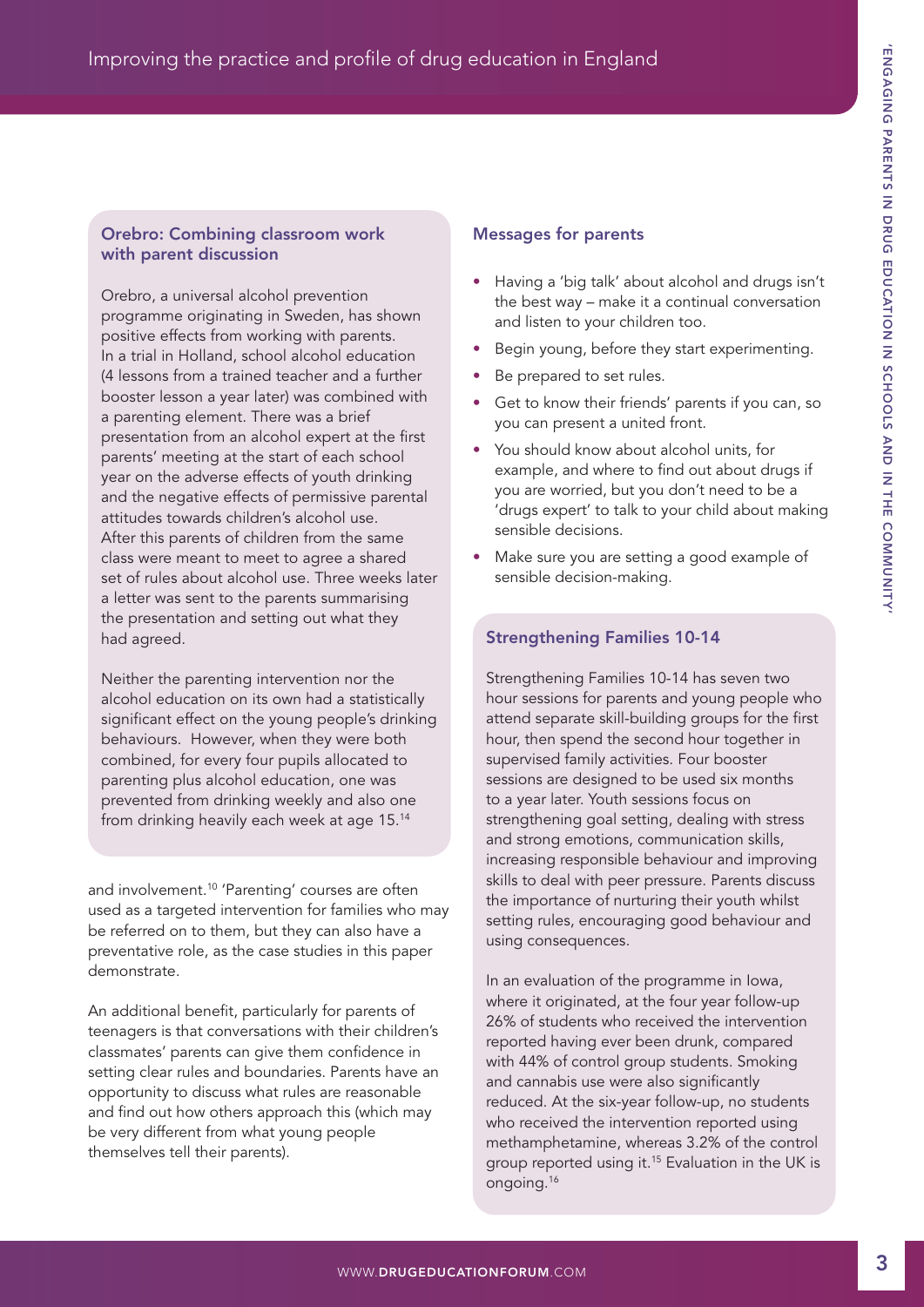#### Getting parents to attend events

The best starting point is a conversation with parents about what they want. Where this is presented as a completely open question for parents to discuss and the issue of drugs and alcohol arises naturally, parents are engaged already by their participation in decision-making. This can also avoid the reputational fear some schools have that parents will think there is a problem if they offer drug and alcohol awareness sessions.

More specifically, parents might want factual information or perhaps advice about talking to their children about drugs and managing situations that might arise as their children grow up and want more independence. At the beginning of the process, parents' views of their 'needs' may be quite limited. However, these discussions will help shape both the content and the 'marketing' of any events.

For example, consulting with parents will help clarify whether a specific focus on drugs or alcohol will attract parents or put them off attending. In some cases a generic label such as 'Living with Teenagers' has been found to be better since parents may feel that a course about drugs is unnecessary for them or that they will be stigmatised if they go. Others have found that a course focus on drugs is a positive selling point.

The label 'parenting skills' should also come with a health warning. As set out above, parents need a range of skills to help their children grow up safely in a drug-using world. However, an invitation to a 'parenting skills course' may seem patronising or imply to parents that the course is intended only for those whose parenting is not good enough.

Some parents are less likely to attend than others: fathers are generally less likely to turn up than mothers and some parents face practical barriers or lack confidence. There are some obvious things that can be done to help with practical barriers, such as providing a crèche, but it is important to be able to find out informally from parents what other barriers they face and whether it is possible to help with these.

#### How to Drug-Proof Your Kids

Care for the Family train facilitators, from schools, churches, police forces or simply local parents, to run this six-session parenting course. Around a quarter of the attendees have been men, which is higher than many similar programmes. They suggest that one reason for this may be the title, which implies a focus on solutions, or even a quick fix, compared to something labelled as a 'parenting course'. However, once on the course men are happy to engage with the parenting skills content.

Attracting parents is largely down to the skills and contacts of the facilitator, and attendance can build up over time by word of mouth, but there are some recommendations to facilitators: making it a universal offer, not a targeted course; holding an information session first so parents know what to expect if they sign up; and charging parents a small amount to attend. The last of these may seem counter-intuitive, but making a payment can give a sense of ownership and commitment. To avoid discouraging less well-off parents from attending, discounts for individual circumstances can be made, or even refunds for attending a certain proportion of the course.

Schools can be effective venues for reaching parents. However, where it is thought that a significant proportion of parents would not feel comfortable coming into the school for an event relating to drug education (or a broader topic such as 'healthy living'), sessions held in community venues may be more successful.

Combining drug awareness sessions with existing activities for children, a performance or assembly, or parents and children learning together can significantly raise parents' attendance. Another way of reaching parents is through giving children homework which involves them. Where children are enthusiastic about a particular activity, this greatly increases the chances of parents attending.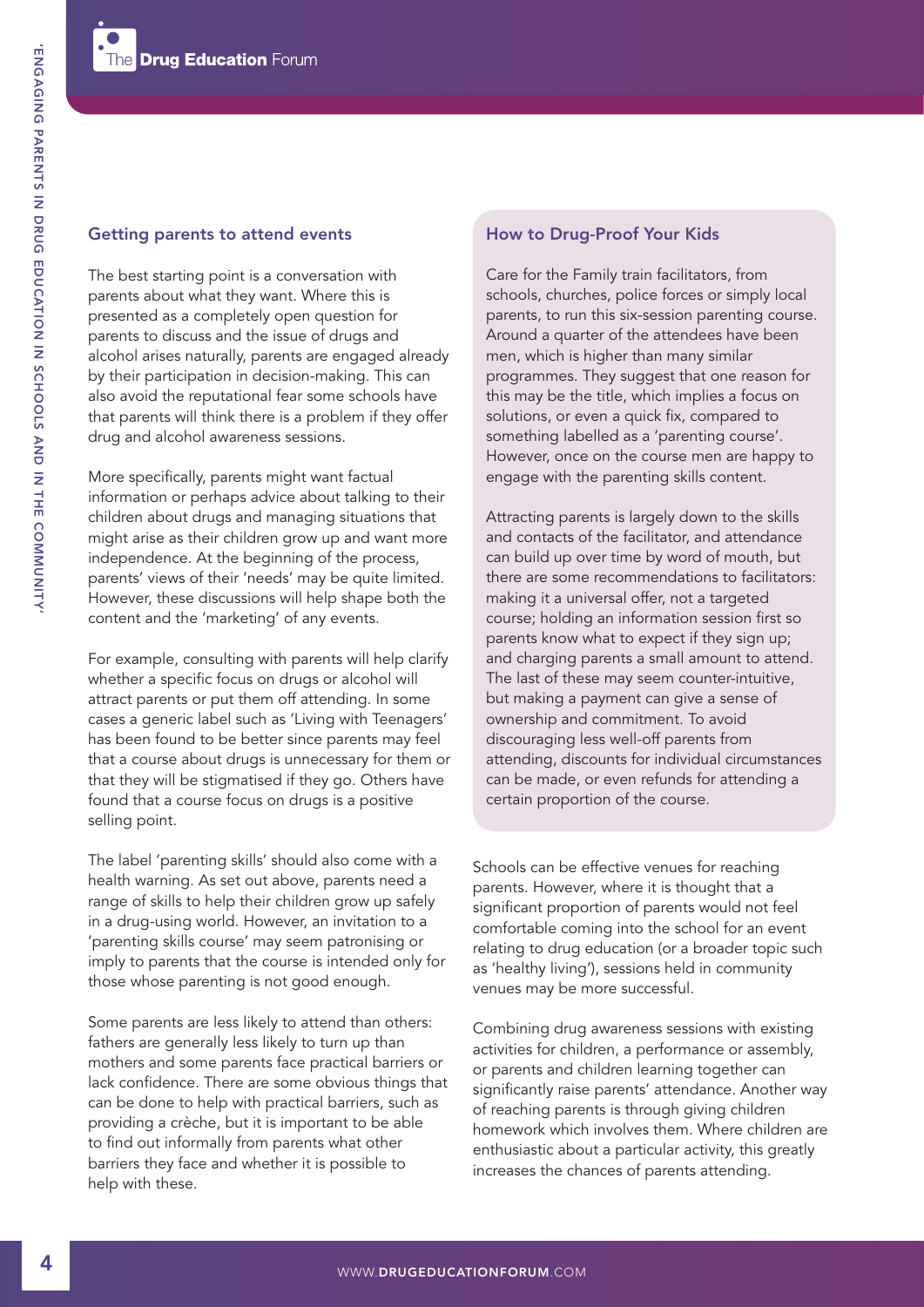# Parents within schools

When schools want to engage parents in drug education, the success of this work is going to depend on the wider culture of the school and how it relates to parents. The arguments as to why schools should want to engage parents are generally focused on the huge impact that parental involvement in at-home learning has on child achievement.11 Good relationships with parents can also help ensure that children are supported through their problems (both personal and academic) with which will have a positive impact on their wellbeing, behaviour and attainment.

Parental involvement generally reduces as children move into secondary education since there are fewer activities for parents, the school is larger with fewer opportunities to talk to teachers informally and there is less parental input into homework. Young people themselves may shift from welcoming their parents visiting school to discouraging their involvement.

## Getting the basics right

Good two-way communication is key: moving away from the 'letter in the schoolbag' and annual parents' evening towards reliable, regular channels of communication through which parents can find out general school information and how they can support their child's learning. It is important that schools remember to celebrate successes, even small ones: some parents can come to feel that they are only contacted by the school to be told off.

Parents must be able to contact the school easily and know who they can talk to and when. There should be a clear and effective procedure for responding to complaints, and parents should also know how to offer suggestions.

## Participation

Schools may wish to involve parents in, for example, reviewing the school's drug education programme and policy but fall far short of meaningful

## Learning Together Working with Parents

This programme has been running in Suffolk for around ten years and has proved very successful at getting parents into schools to talk about issues around drugs with their children in a non-threatening, enjoyable way. Parents are invited into schools during curriculum time, and with their children go round three or four activities aiming to open up discussion. There is a very high take-up from parents; generally 90% or higher, as children are eager for their parents to come in and the programme has a wellestablished reputation. The few children who don't have a parent or other relative coming in carry out the activities with another adult such as a teaching assistant. Teachers are trained to deliver the programme, which covers from Foundation Stage to KS3 and also includes modules on healthy eating, sex and relationships education and e-safety.

participation. A well-known concept is the 'ladder of participation', moving upwards from 'informing', to 'consulting' ("This is what we want to do, what do you think?") to 'participation' (making decisions together). As well as advancing up the ladder, each level can be made more effective by employing best practice (see National Healthy Schools Programme guidance, listed at the end of this briefing). Ongoing review is also necessary, covering which parents were reached, what they said, what changed as a result and how the process could be improved.

Only a very small number of parents will want to be actively involved in formal mechanisms like PTAs, but it is possible to involve more parents more often in decision-making, using other mechanisms, e.g. a welcome event with food and drink to consult parents; a parents' section of the school website. A key principle is to keep telling parents what you are doing, and why, and let them know how their input has made a difference: 'you said, we did'. Senior management leadership is important but it is also essential to get teachers on board so they don't feel that unrealistic demands will be made of them.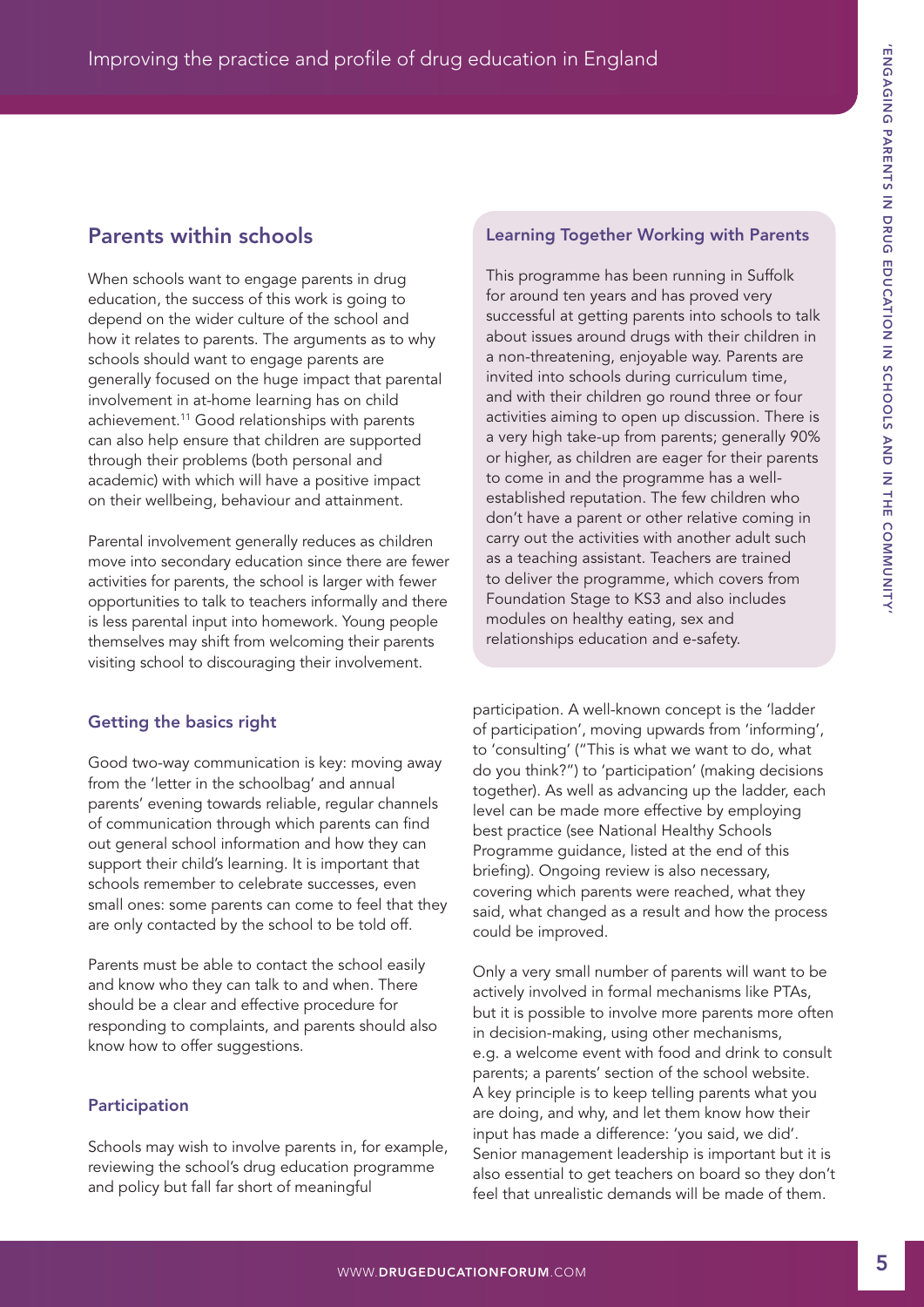#### Blueprint

The experience of the Blueprint programme, implemented in 23 schools in England in 2003- 2005, demonstrates that engaging parents in drug education is not always easy or straightforward.

As well as lessons in schools, the programme had a 'parent component' with several elements, the core of which was the offer of a series of parenting skills workshops. Both launch events and parenting workshops were very poorly attended. Difficulty recruiting community consultants meant that there was a dependence on letters and sometimes follow up phone calls. As a result, only a minority of parents afterwards said that they had been aware of the events, and even amongst these only a small proportion signed up to attend the workshops. A much higher proportion of parents (around half) received the Blueprint information booklets, which the majority felt to be useful, especially those who did the activities in them with their children. However, the low turn-out for events underlines the importance of recruiting for events through personal contact: a trusted member of school staff, parent or other wellknown member of the community

# When parents' own substance use is a problem

It is not known exactly how many children are seriously affected by parents' use of alcohol or illegal drugs, but estimates are between one million and 1.5 million or even more. Drug misuse by parents does not automatically indicate child neglect or abuse, but children may be exposed to risks including a higher probability of experimenting with drugs or alcohol themselves.

Schools and other services should have a policy in place to support these children. This is covered in more detail in the briefing 'Out of Class...' also in this series. The policy should cover identifying children who may be acting as young carers, keeping them in school and providing support as well as initiating safeguarding procedures when appropriate. Any drug education work with children and their families should be careful to avoid a judgemental attitude, and avoid distressing 'real life stories'.13 It is important to understand the role of relevant adult and family services locally as well as child protection procedures so that appropriate action can be taken to support families.

#### Problem-solving

Many schools have found a non-teaching family link worker to be key to unravelling difficulties. Perhaps the most obvious benefit is that they can work with families on improving attendance (truanting also happens to be one of the risk factors for substance misuse). The Parent Support Adviser (PSA) pilot showed that the proportion of persistent absentees decreased by almost a quarter in secondary schools with a PSA. Family link workers can also help solve a wide range of other problems which affect parents and ultimately children. PSAs provided emotional and also practical support to parents, for example helping with housing problems.<sup>12</sup>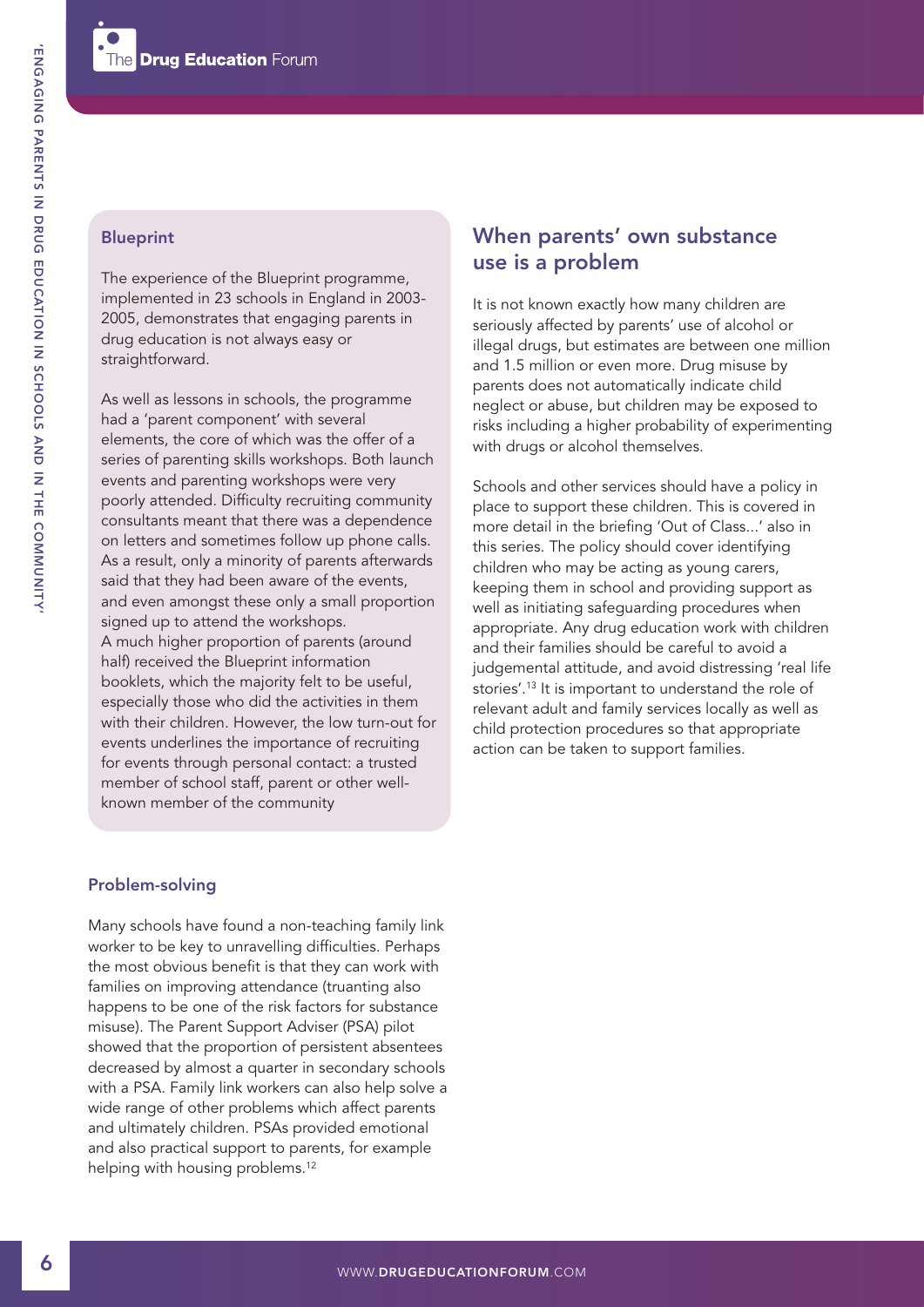## Resources on working with parents

- Department of Health / Department for Children, Schools and Families (2008) Engaging Parents and Carers: Guidance for Schools. National Healthy Schools Programme.<http://bit.ly/whcINv>
- Page, A., and Millar, C. (2009) School-parent partnerships – a short guide. Family and Parenting Institute <http://bit.ly/wIElmD>

## Sources of information for parents

Many organisations have produced information for parents and advice is increasingly available online.

- Drugs and alcohol: what parents need to know – a leaflet produced by the Royal College of Psychiatrists. <http://bit.ly/yLICcd>
- <http://prevention-smart.org/> comprehensive advice for parents on substance abuse prevention
- [http://parentingstrategies.net/guidelines\\_introduction/](http://parentingstrategies.net/guidelines_introduction/) – detailed guidelines for parents on alcohol produced by Australian experts in the field.
- [www.parentchannel.tv –](http://www.parentchannel.tv) videos for parents on a range of subjects including talking about alcohol,drugs and smoking.
- Family Lives Parentline 0808 800 2222 (calls free). Parents can also access email support or online chat at <http://familylives.org.uk/>

#### Many thanks to the following for their help and advice:

The Drug Education Forum Advisory Group

Dr Jeremy Segott, Cardiff Institute of Society and Health, Cardiff University

Jan Forshaw and Stephen Pisano, Coram Life Education

Paula Pridham, Care for the Family

Celia Moore, Suffolk County Council

Joanna Manning, The Children's Society

Joss Smith, Adfam